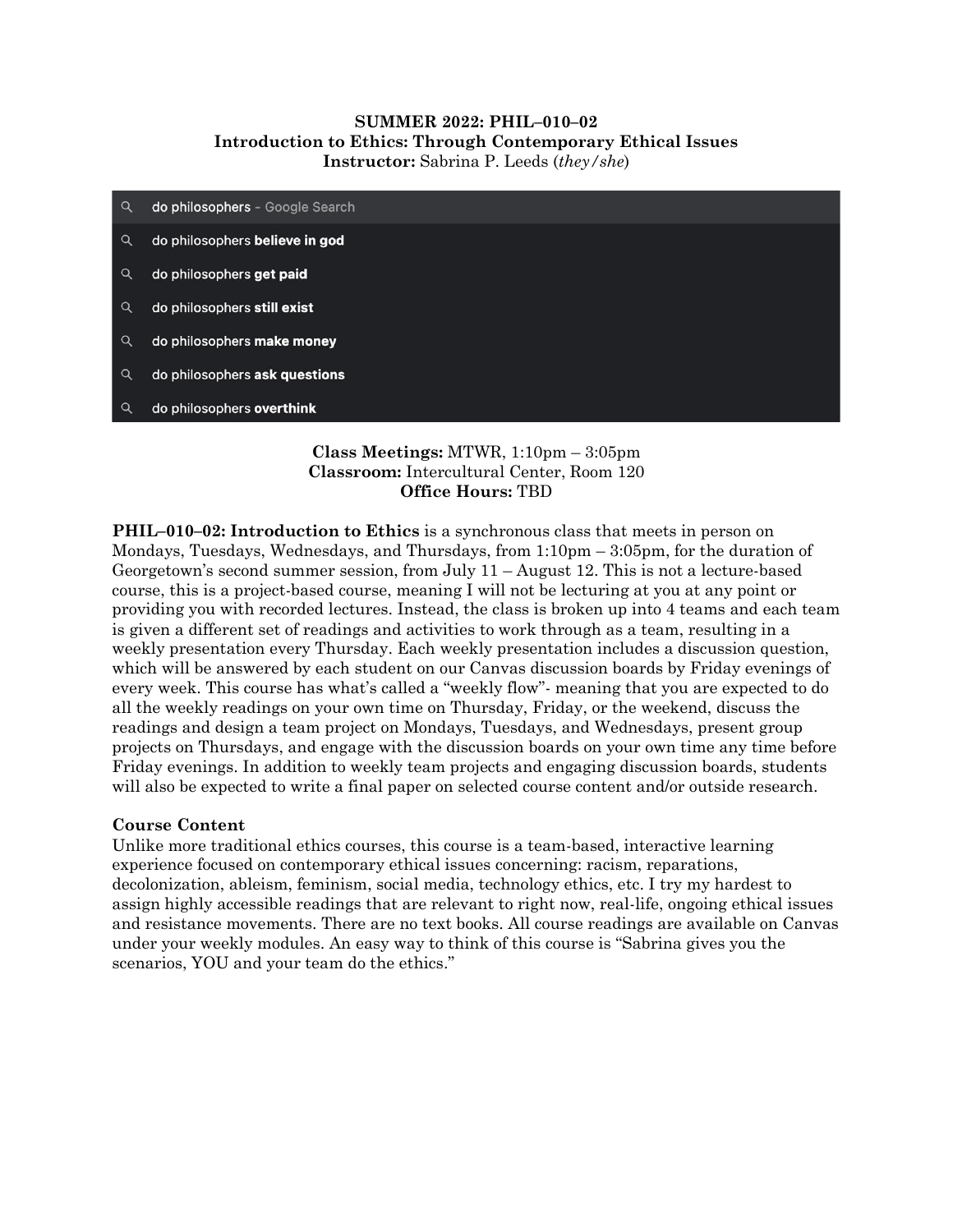| <b>Weekly Flow</b>                                                                                                                                       |                                                                                                                                                          |                                                                                                                               |                                                                                                                                                                                                                                                                                          |                                                                                                                 |                                                                                                                                                                                          |  |  |
|----------------------------------------------------------------------------------------------------------------------------------------------------------|----------------------------------------------------------------------------------------------------------------------------------------------------------|-------------------------------------------------------------------------------------------------------------------------------|------------------------------------------------------------------------------------------------------------------------------------------------------------------------------------------------------------------------------------------------------------------------------------------|-----------------------------------------------------------------------------------------------------------------|------------------------------------------------------------------------------------------------------------------------------------------------------------------------------------------|--|--|
| <b>Mondays</b>                                                                                                                                           | <b>Tuesdays</b>                                                                                                                                          | Wednesdays                                                                                                                    | <b>Thursdays</b>                                                                                                                                                                                                                                                                         | Fridays                                                                                                         | Weekends                                                                                                                                                                                 |  |  |
| Do in-class<br>activity with<br>your group;<br>prepare to<br>present it on<br>Thursday.<br>Don't forget<br>to prepare<br>your<br>discussion<br>question! | Do in-class<br>activity with<br>your group;<br>prepare to<br>present it on<br>Thursday.<br>Don't forget<br>to prepare<br>your<br>discussion<br>question! | Work on<br>presentation<br>with group<br>mates if<br>needed.<br>Don't forget<br>to prepare<br>your<br>discussion<br>question! | Watch 3 team<br>presentations<br>and present<br>your own<br>project. Each<br>presentation<br>should include a<br>discussion<br>question.<br>*Post answers<br>to discussion<br>questions $(4)$<br>from each<br>presentation<br>and start<br>reading weekly<br>readings.<br>(*recommended) | Post answers<br>to discussion<br>questions $(4)$<br>from each<br>presentation<br>by $11:59$ pm<br>Friday night. | Read weekly<br>readings.<br>Each team<br>has different<br>reading<br>assignments,<br>so be sure to<br>double-check<br>that you are<br>doing the<br>correct<br>readings for<br>your team. |  |  |

## **Assigned Teams: Teamwork Makes the Dream Work…. Or something like that.**

Each student is assigned a team at the beginning of the semester, and you will work with this team throughout the term. I recommend exchanging contact information with folks in your team so that you can dialogue with one another about the course assignments and final projects. You will see that each week there is a Canvas module with your weekly reading assignments and a set of discussion boards. Every week, each team has a different set of readings to work through, as well as the occasional All Team readings, so pay close attention to what your team's assignment is. On Mondays, you will come to class in-person and work as a team on a set of prompts/activities I give you to help debrief about the readings, engage in discussion, and do ethics. Wednesdays, your team will attend class online and present your 15-minute weekly project presentation and discussion question. While this course is heavily group work focused, the discussion board assignments, readings, and a significant component of the final project are individual assignments and graded accordingly.

*The Meta-Moment: Thinking about ethics ethically.* Whether you like group work or not (come on, most people don't!), making ethical decisions and doing ethical deliberation is rarely a solo activity in actual life outside of school. This course is designed as an opportunity for you to practice making collaborative and collective ethical decisions and to deliberate with a team about how collective work is done. The first and second day of the course are dedicated to this meta-conversation and you and your team will come together to discuss best group practices. The decision-making strategies, labor division, communication strategies  $-$  all components of living an ethical life  $-$  of your team will be documented in a Community Norms sheet you design in the first two days of the course.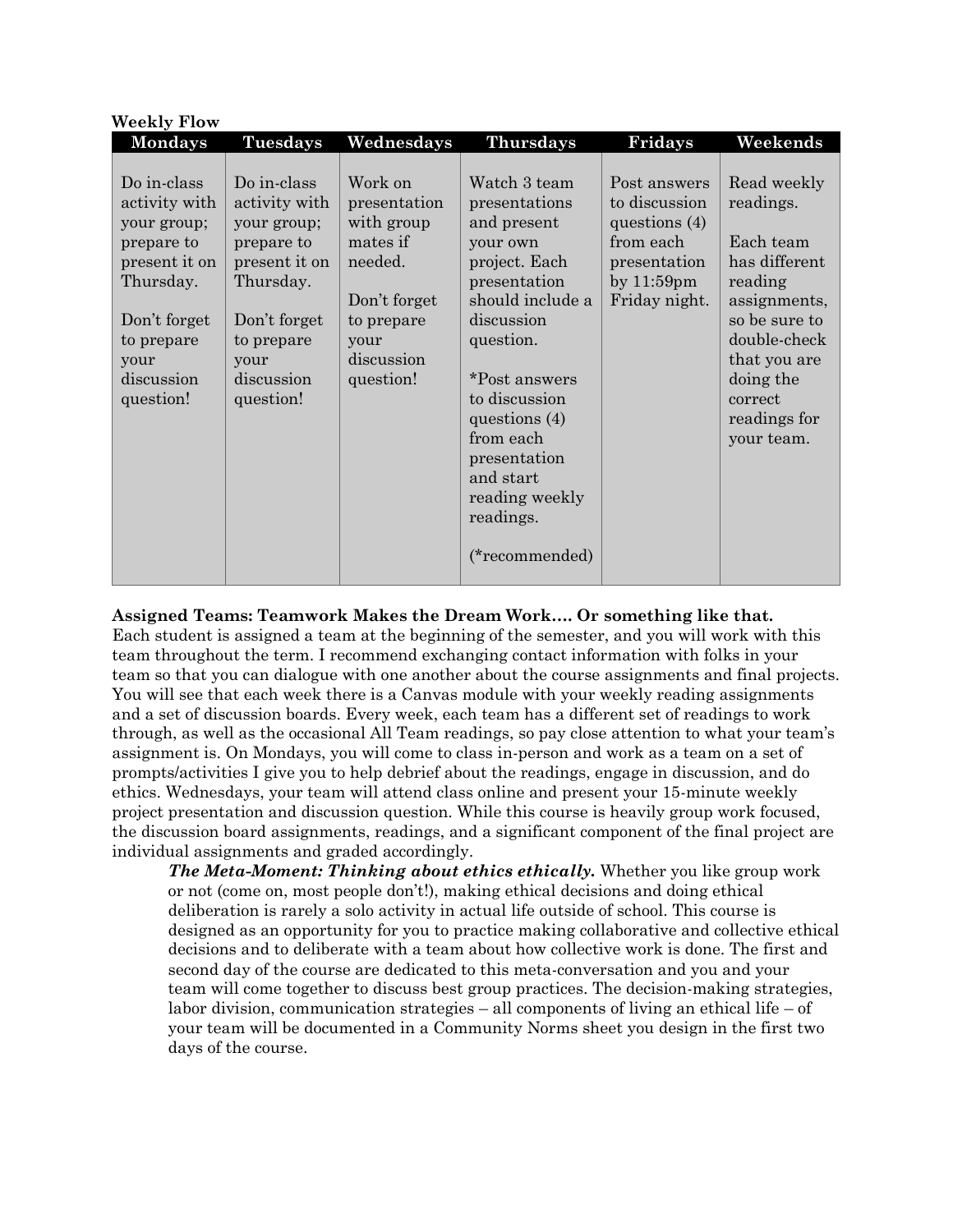## **Weekly Team Project Presentations**

See example template on Canvas. These team projects are presented every week during our class on Thursdays. Each weekly project presentation begins with a brief summary of the team's readings in the context of the unit theme, a discussion of the relevant prompts or activity from Monday, Tuesday, and Wednesday, and a thoughtful discussion question for the class to answer on the corresponding Canvas discussion board.

## **Weekly Discussion Questions and Discussion Boards**

During your weekly project presentation on Thursdays, each team will end their presentation by posing a weekly discussion question to the class. Good discussion questions are open-ended, thought-provoking, related to the text, and make the answerer squirm just a bit as they flex their ethics muscles. Remember, each student in the class has to answer these questions, even if they didn't do the same set of readings as your team, so be sure to include all the relevant background information the students need to robustly answer the question. All 4 teams will come up with a discussion question and present it every week. I will put these discussion questions on the corresponding weekly discussion board on Thursdays after class, and each student in the class is expected to answer all four questions robustly by 11:59pm on Friday nights. Replies to discussion questions should be a minimum of 200 words each for a total of at least 800 words per week. You can receive up to 5% extra credit toward your final grade if you engage in discussion (i.e. reply to the replies) 10 times over the course of the term.

# **Final Paper**

Stay tuned on Canvas for a final paper prompt and rubric. Each student will write a 5-6 page paper addressing selected course content and/or outside research. (Outside research is completely optional, i.e. you will not be penalized for not doing additional, outside research. However, you are welcome to research and write about a topic beyond the course content if you would like to.)

# **Student Learning Outcomes**

- **1.** Students will be able to analyze texts related to contemporary ethical issues and identify recurring themes, key concepts, people, and events.
- **2.** Students will be able to propose their own interpretations and narratives about the significance and interrelations of the texts noted in (1).
- **3.** Students will be able to conceptually organize and detail key elements of contemporary ethical issues communities including, but certainly not limited to, theoretical frameworks, such as racism, reparations, decolonization, ableism, feminism, social media, and technology ethics.
- **4.** Students will be able to contextualize the course material in their individual research interests, research programs, and lived experiences, and to convey this in an individualized final paper project.
- **5.** Students will be able to engage in meaningful and constructive dialogue with their colleagues about the materials we visit with in class.
- **6.** Students will be able to master (1-5) while maintaining a respectful and productive learning and teaching environment.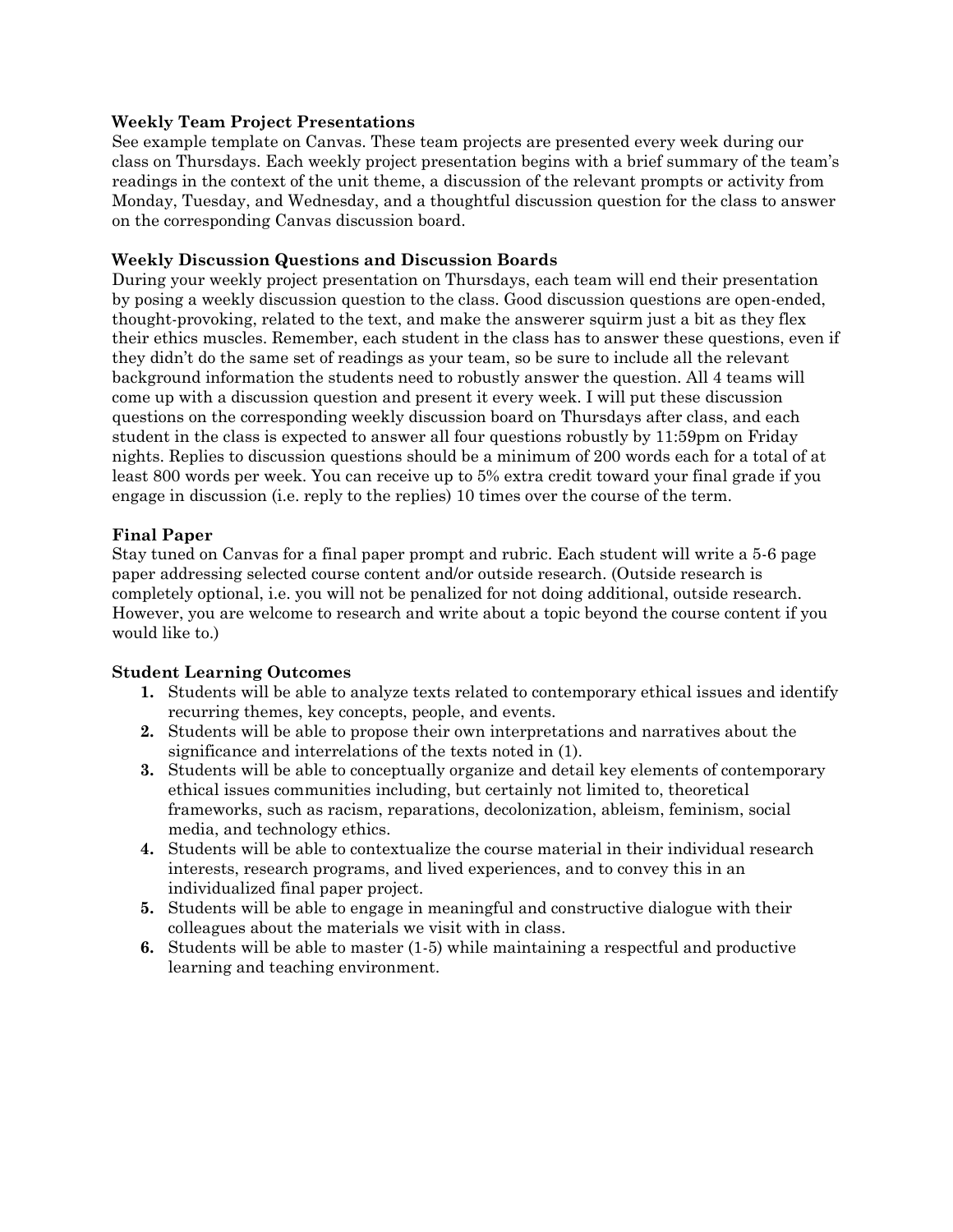## **Components of Student Evaluation**

Student assessment for this course will include attendance, weekly team projects, weekly team discussion questions, participation in the discussion boards, and a final paper project. The following scale will be used:

- **10%** Attendance
- **20%** Participation
- **20%** Weekly Team Projects (4)
- **20%** Weekly Team Discussion Questions (4)
	- o *Extra Credit: Engaging Discussion Points (10/10) – 5% Total Grade Boost*
- **30%** Final Paper Project

## **Resources**

The [Academic Resource Center](https://academicsupport.georgetown.edu/) provides students with academic strategies and individualized support needed for academic success and inclusion within the Georgetown community. The center offers the following support services:

- [Disability Support](https://academicsupport.georgetown.edu/disability/)
- [Academic Support](https://academicsupport.georgetown.edu/academic-support/)
- [Student-Athlete Support](https://academicsupport.georgetown.edu/athlete/)

Additional Academic Resources:

- [Scholarly Research and Academic Integrity](https://georgetown.instructure.com/courses/21761)
- [Honor Council](https://honorcouncil.georgetown.edu/)

## Personal Resources:

- [Institutional Diversity, Equity & Affirmative Action \(IDEAA\)](https://ideaa.georgetown.edu/)
- [Student Health Services](https://studenthealth.georgetown.edu/)
- [Counseling and Psychiatric Services](https://studenthealth.georgetown.edu/mental-health/)
- [Sexual Misconduct Policy](https://sexualassault.georgetown.edu/)
	- o *Georgetown requires faculty members, unless otherwise designated as confidential, to report all disclosures of sexual misconduct to the University Title IX Coordinator or a Deputy Title IX Coordinator. If you disclose an incident of sexual misconduct to a professor or teaching assistant in or outside of the classroom (with the exception of disclosures in papers), that faculty member or teaching assistant must report the incident to the Title IX Coordinator, or Deputy Title IX Coordinator. The coordinator, will, in turn, reach out to the student to provide support, resources, and the option to meet. [Please note that the student is not required to meet with the Title IX coordinator.]. More information about reporting options and resources can be found on the Sexual Misconduct Website.*
	- o **Please note that University policy requires faculty to report any disclosures about sexual misconduct to the Title IX Coordinator, whose role is to coordinate the University's response to sexual misconduct. Georgetown has a number of fully confidential professional resources who can provide support and assistance to survivors of sexual assault and other forms of sexual misconduct.** 
		- [Title IX Resources](https://georgetown.app.box.com/s/0709ma4k7izp95bhvcm31dd7m6vfs00p)
		- **[Title IX Contact Information](https://titleix.georgetown.edu/title-ix-contacts/#_ga=2.38354080.2073986455.1642039750-1141316726.1628554500)**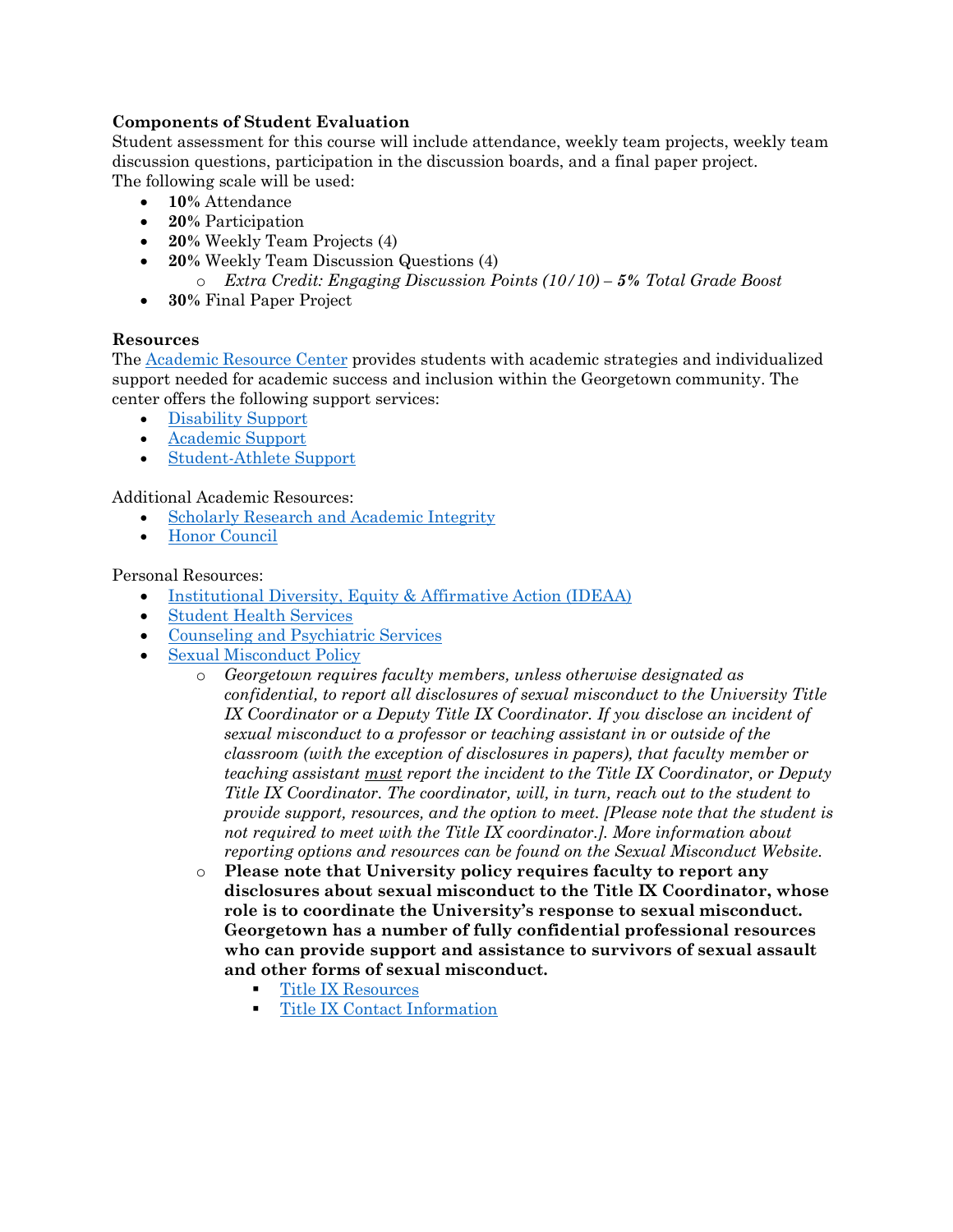## **Accessibility**

I am committed to creating a learning environment for my students that supports a diversity of thoughts, perspectives and experiences, and honors your identities (including race, gender, class, sexuality, religion, ability, etc.). Your well-being and success in this course are very important to me, and I will do my best to work with each student individually so that the course and its requirements fit with their abilities. You are invited to come to office hours or talk with me after class to let me know about the ways in which the space, assignments, curriculum, and other key elements of the course are contributing to or impeding inclusion and accessibility. I recognize that there are multiple ways to learn and I encourage you to discuss your learning styles and comprehension requirements with me during my office hours or, if necessary, at another arranged time, during the first few weeks of class. If your name or pronoun needs to be corrected, please let me know early in the semester so that I can make the appropriate changes to my records.

**Access is a social justice issue**, and individual accommodations are more often than not a second-best effort to address access. Having said that, under university policy, for an accommodation to be *officially* considered, a student must register with the [Georgetown Office](https://academicsupport.georgetown.edu/disability/)  [of Disability Services.](https://academicsupport.georgetown.edu/disability/) I strongly suggest researching the benefits of this office, and I am happy to help you in navigating such structures at this institution.

#### **Academic Integrity**

Students at Georgetown University are expected to maintain the highest standards of academic and personal integrity. Although most Georgetown students conduct themselves in accordance with these standards, occasionally, there are students who violate the code of conduct. Cheating harms the University community in many ways. For example, honest students are frustrated by the unfairness of cheating that goes undetected and students who cheat can skew the grading curve in a class, resulting in lower grades for students who worked hard and did their own work.

Academic dishonesty in any form is a serious offense, and students found in violation are subject to academic penalties that include, but are not limited to failure of the course, termination from the program, and revocation of degrees already conferred. All students are expected to fully adhere to the policies and procedures of [Georgetown's Honor System](https://honorcouncil.georgetown.edu/system/policies/) and to take the Honor Code Pledge.

## **Plagiarism**

Stealing someone else's work is a terminal offense in the workplace, and it will wreck your career in academia, too. Students are expected to work with integrity and honesty in all their assignments. The Georgetown University Honor System defines plagiarism as "the act of passing off as one's own the ideas or writings of another." If you have any doubts about plagiarism, paraphrasing, and the need to credit, check out [Plagiarism.org.](https://plagiarism.org/) All submissions must be your original work. Any submission suspected of plagiarism will be immediately referred to the Honor Council for investigation and possible adjudication. All students are expected to follow Georgetown's honor code unconditionally. If you have not done so, please read the honor code material located online at the Honor Council website.

Please use me as a resource for help if you are feeling overwhelmed, if things are difficult, or if you feel like don't understand the class material. You can come talk to me during office hours or via appointment. **I understand that these are difficult times, and that philosophy is also difficult. But if you keep me informed, we can work some-thing out together.**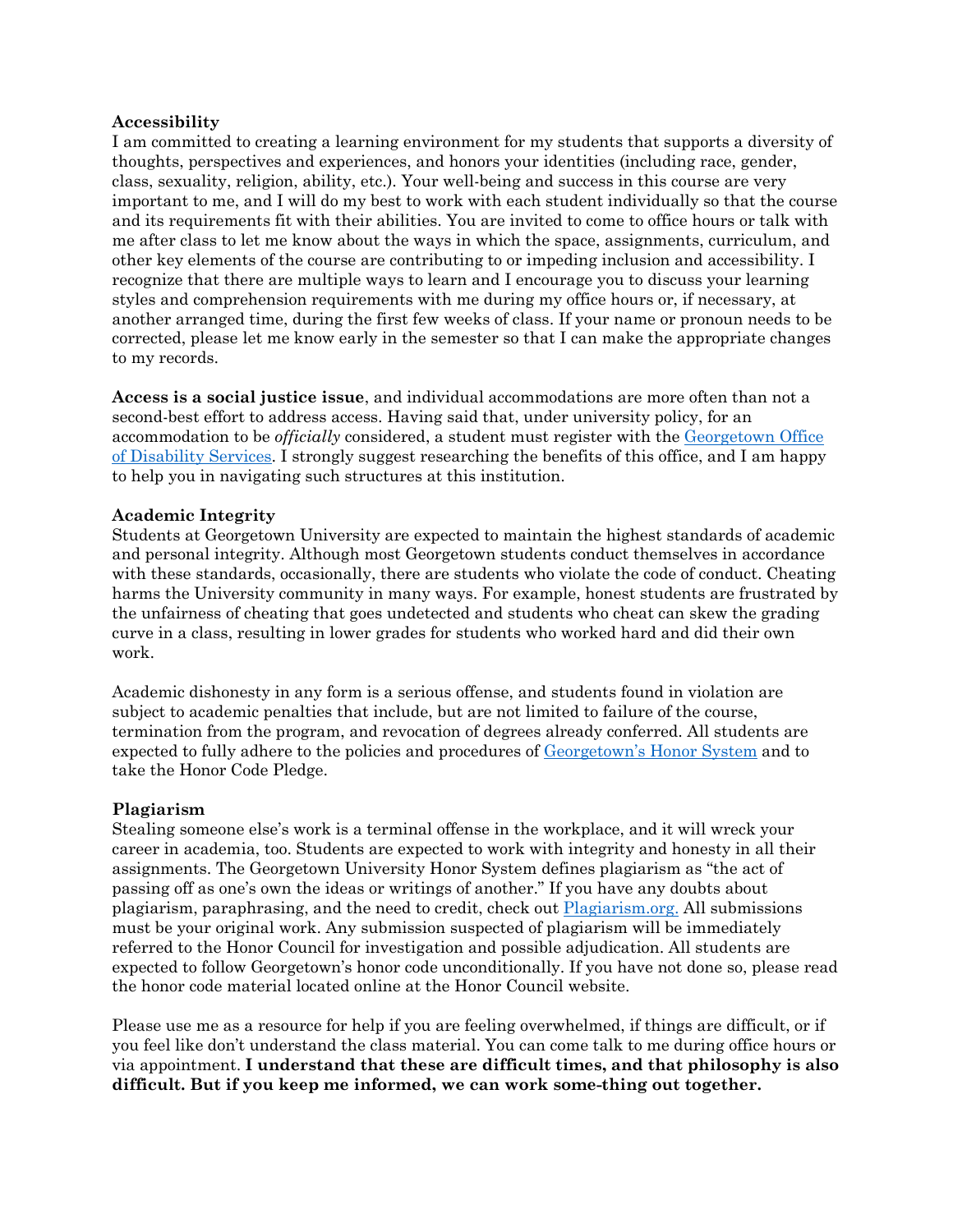### **Course Schedule**

(See Course Reading Schedule Google Doc for Weekly Reading Assignments!)

## **WEEK 1 – Social Media & Technology**

**Team 1:** Virtual Reality (VR) **Team 2:** Artificial Intelligence (AI) **Team 3:** Algorithmic Bias **Team 4:** Cognitive Enhancement

#### **Schedule:**

- Monday, July 11th In class activities, working on weekly project.
- Tuesday, July 12th In class activities, working on weekly project.
- Wednesday, July 13th In class activities, working on weekly project.
- Thursday, July 14th Give Weekly Project presentations & ask discussion question.

## **WEEK 2 – Race, Racism, & Indigeneity**

**Team 1:** Reparations **Team 2:** Decolonization **Team 3:** Language Reclamation **Team 4:** Elite Capture

#### **Schedule:**

- Monday, July 18th In class activities, working on weekly project.
- Tuesday, July 19th In class activities, working on weekly project.
- Wednesday, July 20th In class activities, working on weekly project.
- Thursday, July 21st Give Weekly Project presentations & ask discussion question.

## **WEEK 3 – Disability & Ableism**

**Team 1:** Disability Models **Team 2:** Defining the Body **Team 3:** Inclusion and Accommodations **Team 4:** COVID-19 Pandemic

#### **Schedule:**

- Monday, July 25th In class activities, working on weekly project.
- Tuesday, July 26th In class activities, working on weekly project.
- Wednesday, July 27th In class activities, working on weekly project.
- Thursday, July 28th Give Weekly Project presentations & ask discussion question.